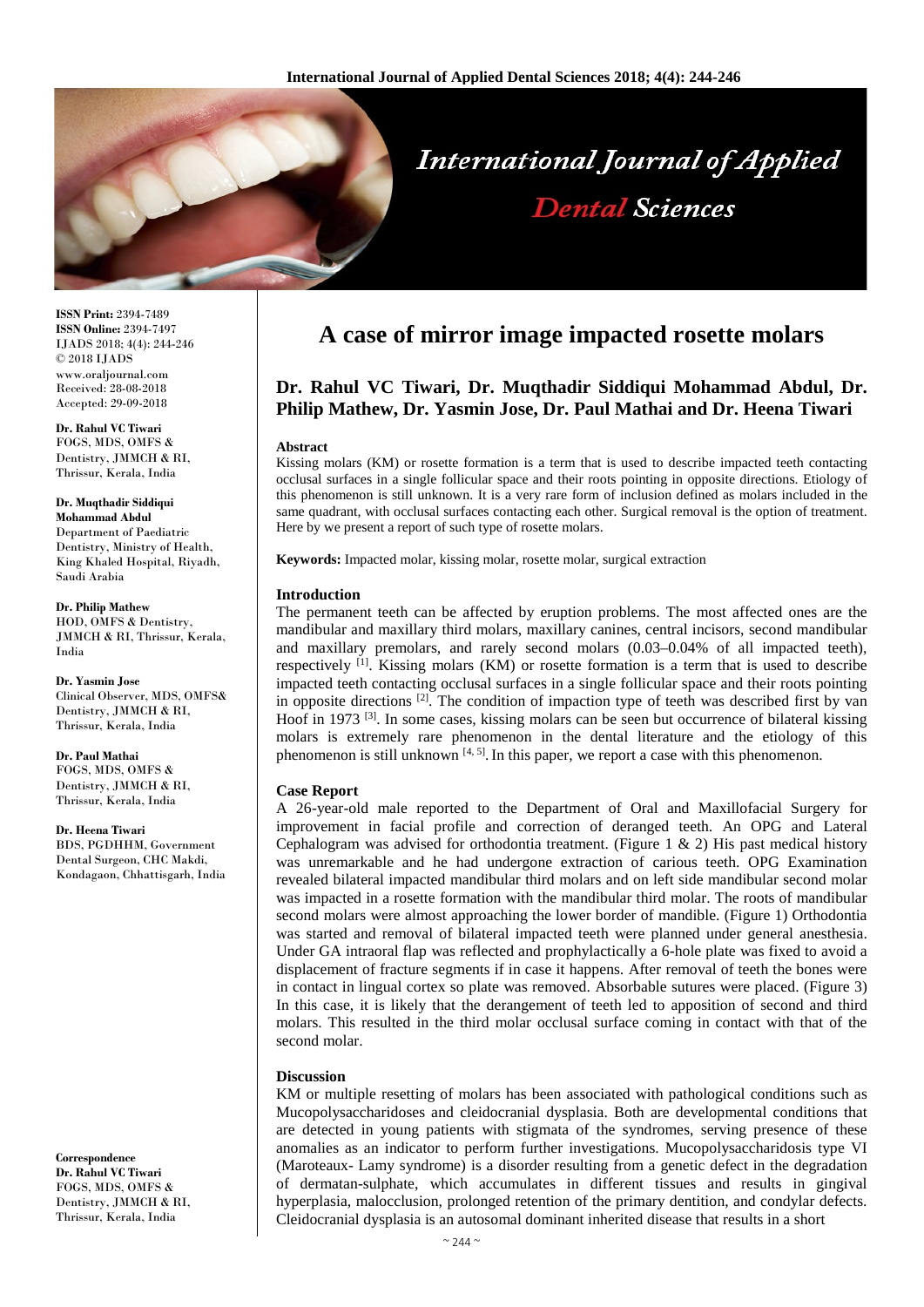stature, absence of clavicles, micrognathia, and delayed eruption of permanent dentition. To this extent, the possibility of metabolic disease involvement in patients can be easily ruled out by relevant clinical and histological analyses [6]. The impaction of a tooth may cause to various pathologies including cysts, tumors, infection and deep caries of impacted or adjacent teeth. Such pathologies require surgical extraction of the related tooth with the help of CBCT examination [7]. Dentigerous cysts are the most encountered type of cysts associated with impacted molars, and can results in several tumors, such as, ameloblastoma, squamous cell carcinoma and muco-epidermoid carcinoma. Owing to risk of the

occurrence these kind of pathologies, histopathological assessment is advised  $[8]$ . However, a surgical extraction should not be applied for each cases with regard to symptoms of the patient. On asymptomatic patients, systemic problems, age, size of cyst, relationship with peripheral structures and chance of orthodontic treatment applications must be considered. he great interest in the kissing molar occurrence should be its rarity since the condition may not bring further problems and the prognosis for most histopathological diagnosed dentigerous cysts is excellent, with recurrence being an uncommon finding.

| Authors/Year               | Age | Gender | <b>Molar</b><br>impaction | Symptoms and associated signs                | <b>Treatment</b>            | Postoperative complications          |
|----------------------------|-----|--------|---------------------------|----------------------------------------------|-----------------------------|--------------------------------------|
| Van Hoof RF [1]            | 31  | М      | 2°&3° Bilateral           | Not available                                | Not available               | Not available                        |
| Robinson JA et al. [2]     | 25  | М      | 2°&3° Bilateral           | Not available                                | Not available               | Not available                        |
| McIntyre G [3]             | 19  | F      | 2°&3° Left                | Pericoronitis                                | <b>Extraction under GA</b>  | Trismus, dry socket, bone sequestrum |
| Manani A [4]               | 38  | М      | 2°&3° Left                | Not available                                | Conservative                | Not available                        |
| Bakaeen G, Bagain ZH [5]   | 23  | М      | 3°&4° Bilateral           | Pain                                         | <b>Extraction under GA</b>  | Not available                        |
| Krishnan B [6]             | 36  | F      | 2°&3° Left                | Intra/extraoral swelling<br>Dentigerous cyst | <b>Extraction under LRA</b> | Uneventful                           |
| Boffano P., Gallesio C [7] | 42  | М      | 3°&4° Right               | Not available                                | <b>Extraction under LRA</b> | Uneventful                           |
| Gulses A et al. [8]        | 26  | F      | 2°83"                     | Uneventful                                   | Extraction                  | Uneventful                           |
| Gulses A et al. [8]        | 32  | F      | 2°83"                     | Dentigerous cyst                             | Extraction                  | Uneventful                           |
| Gulses A et al. [8]        | 44  | М      | $3^{\circ}84^{\circ}$     | Uneventful                                   | Extraction                  | Uneventful                           |
| Gulses A et al. [8]        | 23  | М      | 283                       | Follicle granulomatous changes               | Extraction                  | Paraesthesia IDN (4 months)          |
| Gulses A et al. [8]        | 16  | М      | 1°&2°                     | Dentigerous cyst                             | Extraction                  | Paraesthesia IDN (6 months)          |
| Gulses A et al. [8]        | 37  | F      | 2°83°                     | Uneventful                                   | Extraction                  | Uneventful                           |
| Gulses A et al. [8]        | 22  | F      | 283                       | Follicle granulomatous changes               | Extraction                  | Uneventful                           |
| Gulses A et al. [8]        | 27  | М      | 3°&4°                     | Dentigerous cyst                             | Extraction                  | Paraesthesia IDN (3 months)          |
| Gulses A et al. [8]        | 20  | F      | 2°83°                     | Uneventful                                   | Extraction                  | Uneventful                           |
| Sa Fortes RZ [9]           | 33  | М      | 2°&3° Bilateral           | Bilateral dentigerous cysts                  | <b>Extraction under LRA</b> | <b>Uneventful</b>                    |
| Kiran HY [10]              | 18  | F      | 2°&3° Bilateral           | Face swelling                                | <b>Extraction under GA</b>  | Uneventful                           |
| Anish N [11]               | 35  | М      | 2°&3° Bilateral           | Uneventful                                   | Not available               | Not available                        |

**Table 1:** Patients data in previous reports in the literature [6].



**Fig 1:** OPG



**Fig 2:** Lateral Cephalogram



**Fig 3:** Surgically removed teeth.

### **Conclusion**

In dental practice, clinicians encounter various types of impaction of teeth. Kissing molars is another impaction type of teeth. However, the phenomenon of this issue has not been well described yet. Few treatment options were described in the literature. This phenomenon can be sign of various medical conditions that may require further investigation. The surgical approach for this condition requires an exhaustive understanding of the anatomy of the region, advanced surgical abilities, and a rigorous planning process. Little scientific knowledge has been gained in relation to this pathology, and a greater number of publications are needed on this topic.